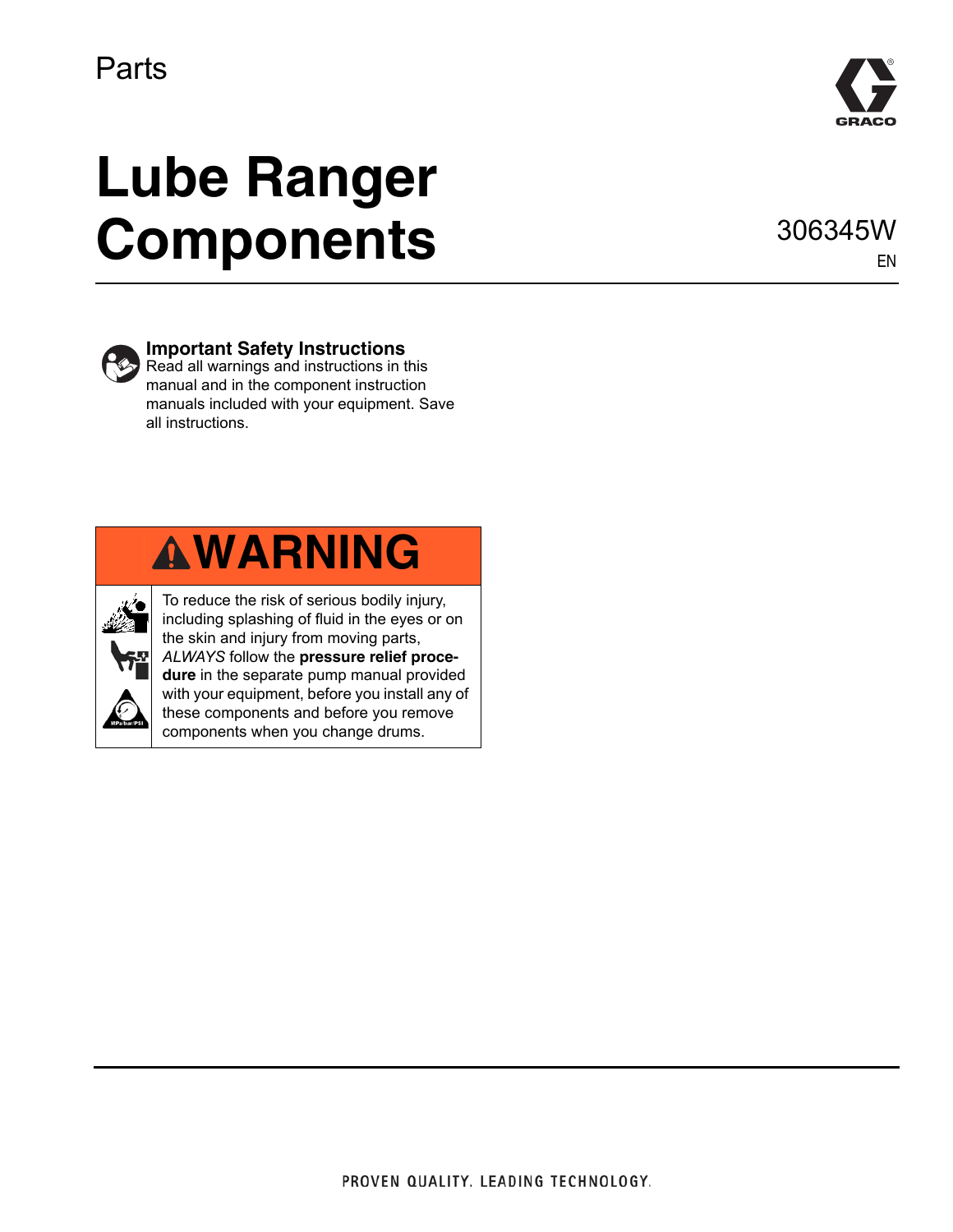## **Parts Drawings and Parts Lists**

#### **Model 223845 Follow Plate**

For 400-lb drum size 50:1 and 15:1 Fire-Ball® pumps

| Ref            | Part   | <b>Description</b>                         | Qtv |
|----------------|--------|--------------------------------------------|-----|
| 1              | 186463 | <b>WIPER</b>                               |     |
| $\mathfrak{p}$ | 102040 | NUT, lock; 1/4 in.-20                      | 18  |
| 3              | 100377 | SCREW, mach, pnh; 1/4 in-20<br>$x$ 5/8 in. | 18  |
| 4              | 161288 | <b>RETAINER, barrel</b>                    |     |
| 5              | 224025 | PLATE, follow                              |     |
| 6              | 186104 | GROMMET, follow plate                      |     |



#### **Model 223846 Follow Plate**

For 400-lb drum size 50:1 President® pump

| Ref            | Part   | <b>Description</b>                       | Qty |
|----------------|--------|------------------------------------------|-----|
|                | 186463 | <b>WIPER</b>                             |     |
| $\mathfrak{p}$ | 102040 | NUT, lock; 1/4 in.-20                    | 18  |
| 3              | 100377 | SCREW, mach, pnh; 1/4 in-20<br>x 5/8 in. | 18  |
| 4              | 161288 | <b>RETAINER, barrel</b>                  | 6   |
| 5              | 224025 | PLATE, follow                            |     |
| 6              | 158339 | GROMMET, follow plate                    |     |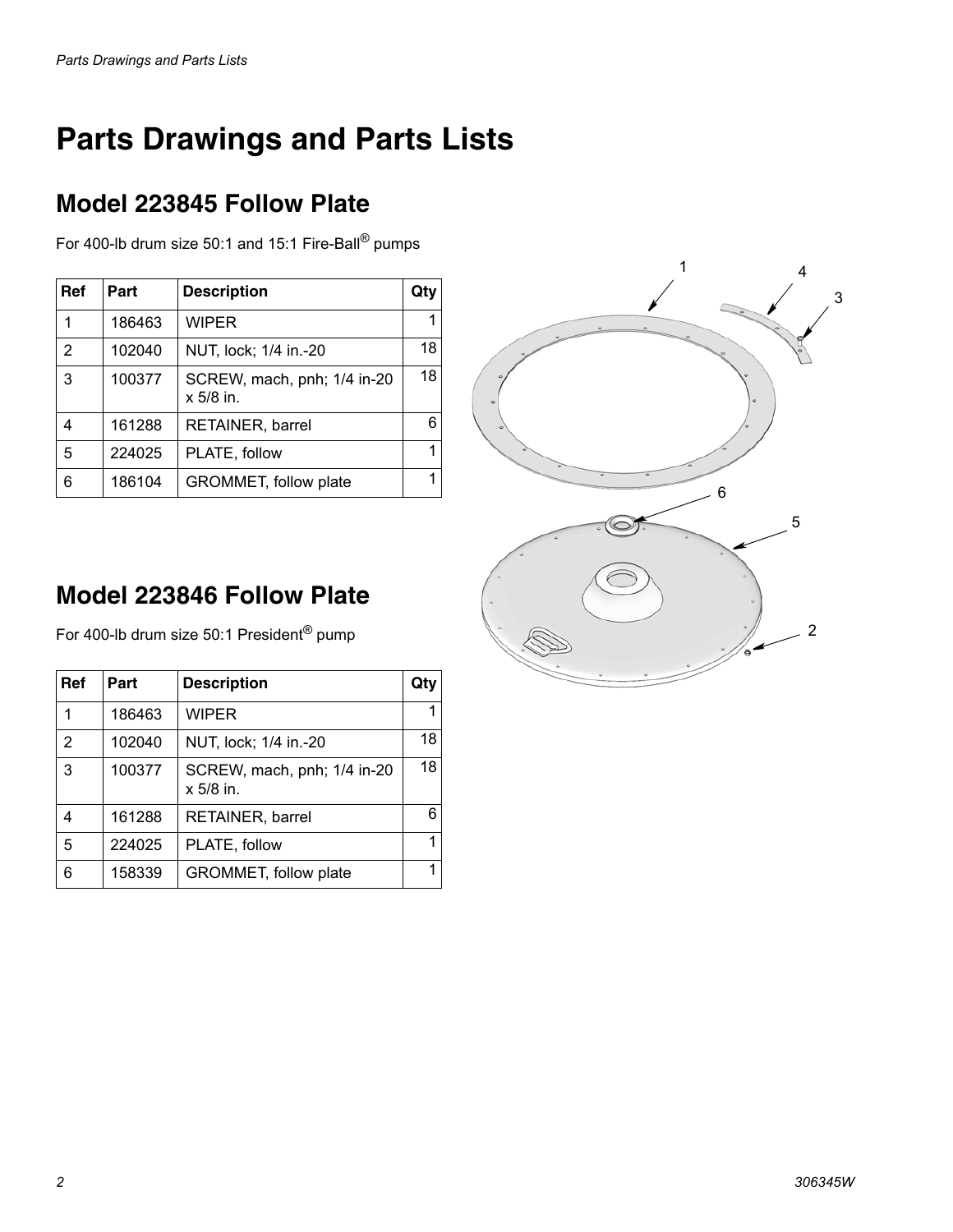#### **Model 220653 Follow Plate**

For 35-lb pail size 50:1 Fire-Ball® pump

| Ref | Part   | <b>Description</b>                                | Qtv |
|-----|--------|---------------------------------------------------|-----|
| 1   | 183241 | <b>WIPER</b>                                      |     |
| 2   | 183245 | SPRING, retaining                                 | 1   |
| 3   | 183242 | PLATE, follow                                     |     |
| 4   | 186104 | GROMMET, follow plate                             |     |
| 5   | 103833 | SCREW, machine, bnd-hd;<br>10-32 x 0.375 in. long | 8   |
| 6   | 108714 | PIN, clevis                                       | 1   |
|     | 220651 | PLATE, wiper                                      |     |

#### **Model 220654 Follow Plate**

For 120-lb drum size 50:1 and 15:1 Fire-ball® pumps

| Ref            | Part   | <b>Description</b>                               | Qtv |
|----------------|--------|--------------------------------------------------|-----|
| 1              | 183243 | <b>WIPER</b>                                     |     |
| $\mathfrak{p}$ | 183245 | SPRING, retaining                                | 1   |
| 3              | 185968 | PLATE, follow                                    |     |
| 4              | 186104 | GROMMET, follow plate                            |     |
| 5              | 103833 | SCREW, machine; bnd-hd;<br>10-32 x 0.375 in long | 8   |
| 6              | 108714 | PIN, clevis                                      | 1   |
|                | 220652 | PLATE, wiper                                     |     |

#### **Model 223344 Follow Plate**

For 120-lb drum size 50:1 President<sup>®</sup> pump

| Ref | Part   | <b>Description</b>                               | Qty |
|-----|--------|--------------------------------------------------|-----|
| 1   | 183243 | <b>WIPER</b>                                     |     |
| 2   | 183245 | SPRING, retaining                                | 1   |
| 3   | 185968 | PLATE, follow                                    |     |
| 4   | 158339 | GROMMET, follow plate                            |     |
| 5   | 103833 | SCREW, machine; bnd-hd;<br>10-32 x 0.375 in long | 8   |
| 6   | 108714 | PIN, clevis                                      | 1   |
|     | 220652 | PLATE, wiper                                     | 1   |

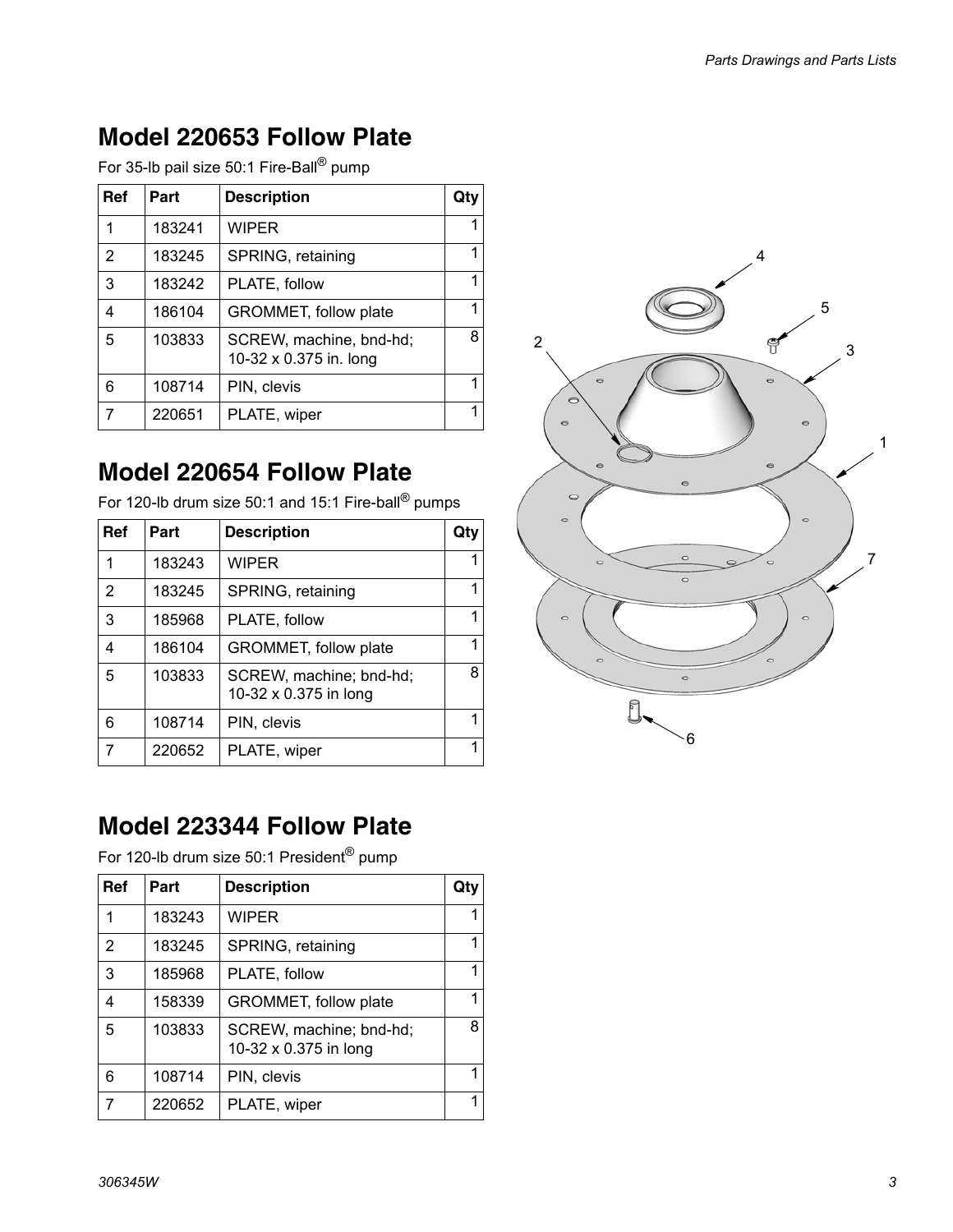#### **Model 223700 Follow Plate**

For 120-lb drum size 5:1 Dyna-Star® pump

| Ref | Part   | <b>Description</b>                               | Qty |
|-----|--------|--------------------------------------------------|-----|
|     | 183243 | WIPER                                            |     |
| 2   | 220652 | PLATE, wiper                                     |     |
| 3   | 223831 | PLATE, follow                                    |     |
|     | 159846 | O-RING, nitrile rubber                           |     |
| 5   | 103833 | SCREW, machine; bnd-hd;<br>10-32 x 0.375 in long | 8   |



### **Model 224916 Follow Plate**

For 35-lb drum size 5:1 Dyna-Star® pump

| Ref | Part   | <b>Description</b>                               | Qty |
|-----|--------|--------------------------------------------------|-----|
| 1   | 183241 | <b>WIPER</b>                                     |     |
| 2   | 183245 | SPRING, retaining                                | 1   |
| 3   | 108714 | PIN, clevis                                      | 1   |
| 4   | 224917 | PLATE, follow                                    | 1   |
| 5   | 159846 | O-RING, nitrile rubber                           | 1   |
| 6   | 220651 | PLATE, wiper                                     | 1   |
| 7   | 103833 | SCREW, machine; bnd-hd;<br>10-32 x 0.375 in long | 8   |

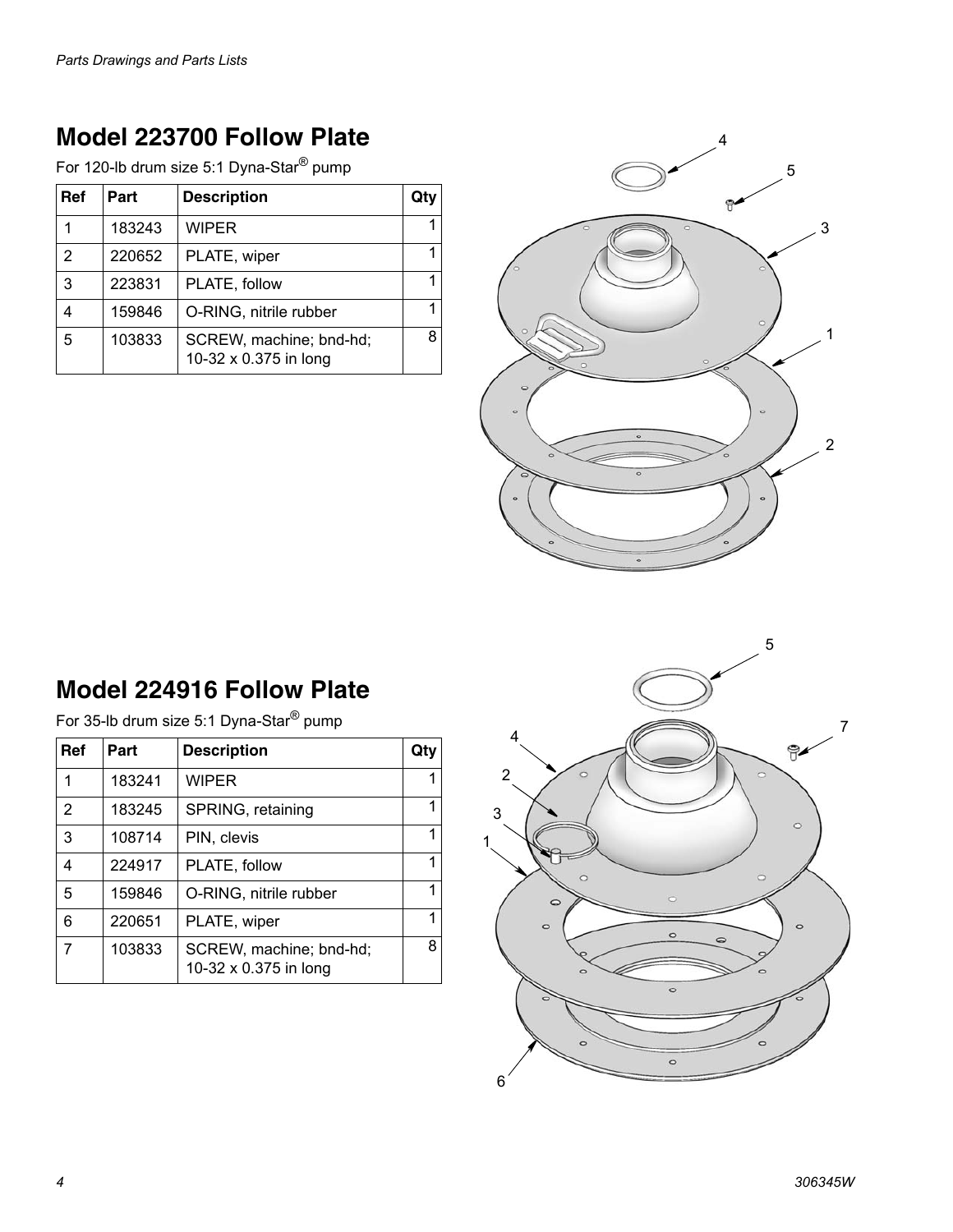#### **Model 204130 Follow Plate**

For 400-lb drum size 50:1 and 15:1 Fire-Ball® pumps

| Ref | Part   | <b>Description</b>                                   | Qtv |
|-----|--------|------------------------------------------------------|-----|
|     | 160848 | GROMMET, follow plate; for<br>1.25 in (31.8 mm) tube |     |
|     | 204129 | FOLLOW PLATE, bare                                   |     |

#### **Model 205337 Follow Plate**

For 400-lb drum size 50:1 President<sup>®</sup> pump

| l Ref | Part   | <b>Description</b>                                     | Qt |
|-------|--------|--------------------------------------------------------|----|
|       | 158339 | GROMMET, follow plate; for<br>1.625 in. (41.3 mm) tube |    |
|       | 205338 | FOLLOW PLATE, bare                                     |    |



#### **Model 223701 Follow Plate**

For 400-lb drum size 5:1 Dyna-Star® pump

| Ref            | Part   | <b>Description</b>                                 | Qty |
|----------------|--------|----------------------------------------------------|-----|
|                | 186463 | WIPER                                              |     |
| $\mathfrak{p}$ | 102040 | NUT, lock; 1/4 in.-20                              | 18  |
| 3              | 100377 | SCREW, machine pnh; 1/4<br>in.-20 UNC-2A x 5/8 in. | 18  |
| 4              | 161288 | RETAINER, barrel                                   | 6   |
| 5              | 223832 | PLATE, follow                                      | 8   |
| հ              | 159846 | O-RING, nitrile rubber                             |     |

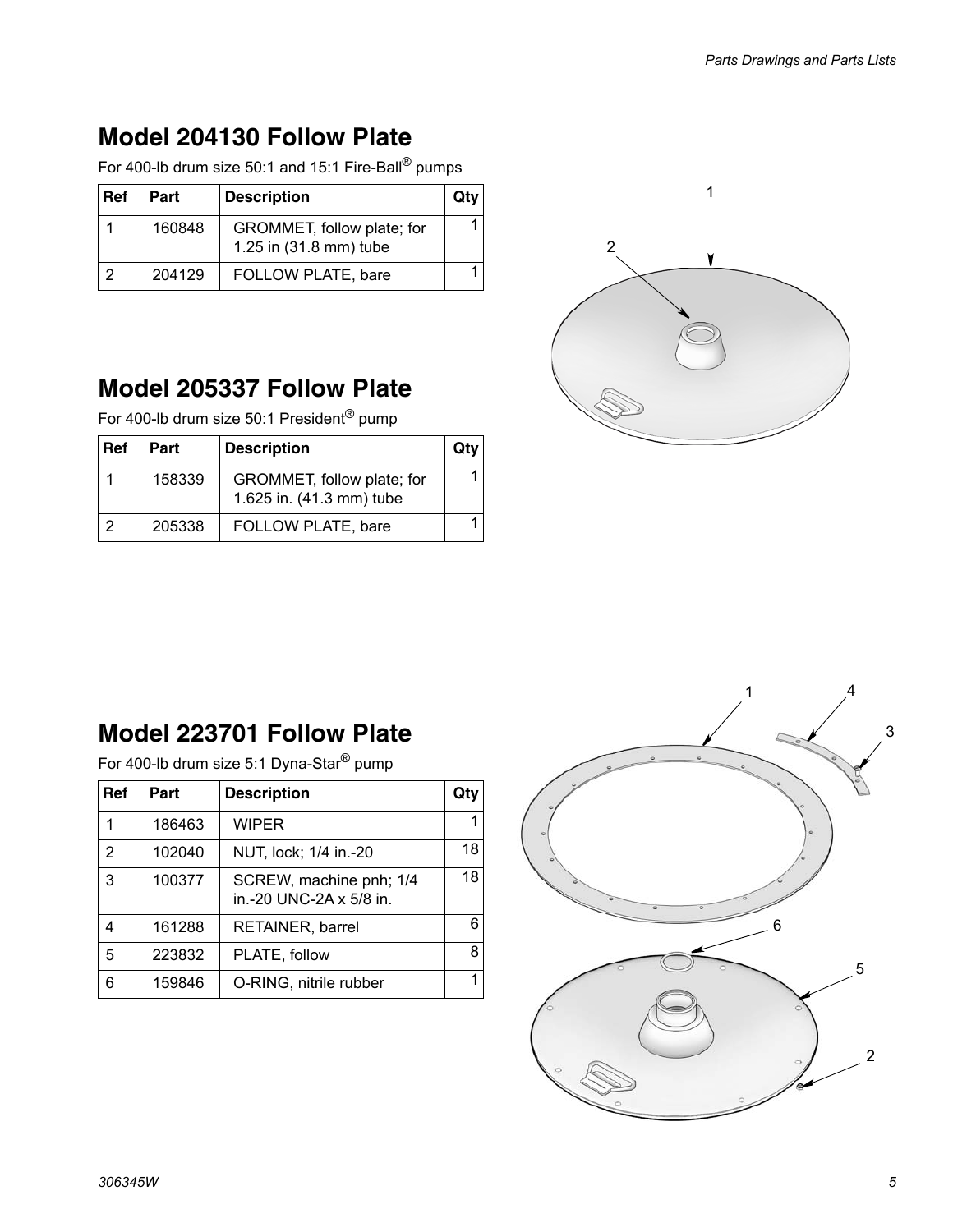#### **Model 206586 Bung Drum Cover and Hold Down Rods**

For 400-lb drum size 5:1 Fire-Ball® pump and 10:1 President® pump

| Ref            | Part   | <b>Description</b>                                          | Qty            |
|----------------|--------|-------------------------------------------------------------|----------------|
| 1              | 100015 | NUT, hex; 1/4 in.-20 (not<br>shown)                         | $\overline{c}$ |
| $\overline{2}$ | 100021 | SCREW, hex hd cap; 1/4<br>in.-20 $\times$ 1 in. (not shown) | 1              |
| 3              | 100527 | WASHER, wrought steel, 1/4<br>in.                           | $\overline{2}$ |
| 4              | 100696 | WASHER, wrought steel,<br>7-16 in.                          | $\overline{2}$ |
| 5              | 101213 | NUT, hex; 7/16 in.-14                                       | 2              |
| 6              | 102280 | BOLT, special eye; 7/16 in-14                               | $\overline{2}$ |
| $\overline{7}$ | 153058 | ROD, hold down; 400-lb drum<br>length                       | $\overline{2}$ |
| 8              | 153166 | BRACKET, cover hold down                                    | 1              |
| 9              | 161023 | GASKET; cellulose fiber<br>(Fire-Ball pump only)            | 1              |
| 10             | 161096 | GASKET; cellulose fiber<br>(President pump only)            | 1              |
| 11             | 166437 | GROMMET; rubber, 2 in. npt<br>bung                          | 1              |
| 12             | 166438 | LOCATER, drum                                               | 2              |
| 13             | 200889 | WING NUT assembly                                           | $\overline{2}$ |
| 14             | 206643 | DRUM COVER, bare                                            | 1              |
| 15             | 207361 | TIE ROD KIT (includes 4 - 8,<br>12 and 13)                  | 1              |
| 16             | 207367 | <b>COVER</b> assembly (includes<br>1-3, 9-11, 14 and 17)    | $\mathbf{1}$   |
| 17             | 192658 | GASKET, cellulose fiber (for<br>President pump only)        | 1              |

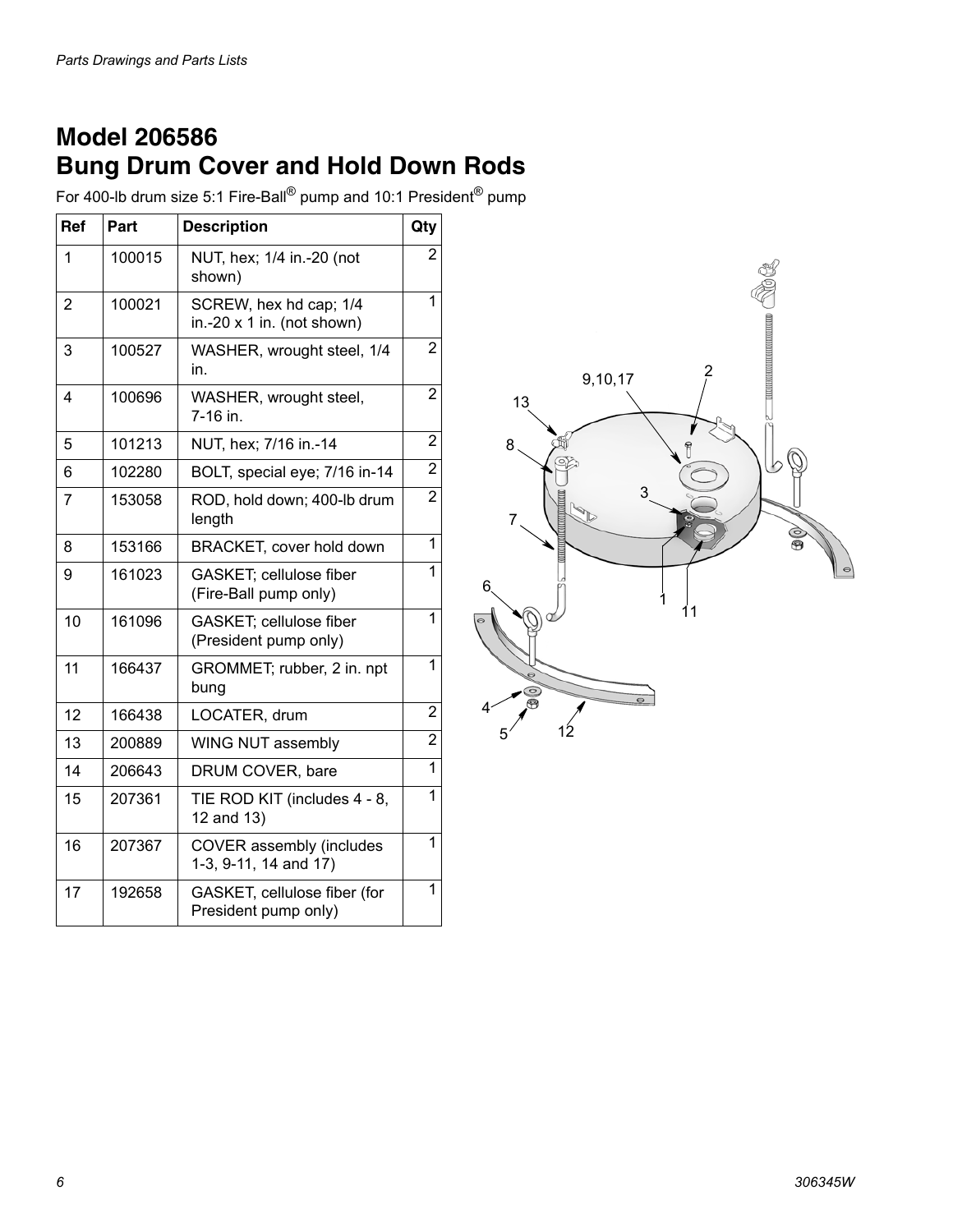#### **Model 204269 Open Drum Cover and Hold Down Rods**

For 120-lb drum size and 50:1 and 15:1 Fire-Ball® pumps

| <b>Ref</b> | Part   | <b>Description</b>                                           | Qty            |
|------------|--------|--------------------------------------------------------------|----------------|
| 1          | 100016 | LOCKWASHER, spring, 1/4<br>in.                               | $\overline{2}$ |
| 2          | 100021 | SCREW, hex hd, cap; 1/4<br>in.-20 $\times$ 1 in. (not shown) | 2              |
| 3          | 153102 | ROD, hold down                                               | 2              |
| 4          | 153166 | BRACKET, cover, hold down                                    | 2              |
| 5          | 159016 | ANCHOR, base                                                 | 4              |
| 6          | 161023 | GASKET, cellulose fiber (for<br>Fire-Ball pump only)         | 1              |
| 7          | 200889 | WING NUT assbly                                              | 2              |
| 8          | 204193 | DRUM COVER, bare                                             | 1              |
| 9          | 222061 | <b>HOLD DOWN Kit (includes</b><br>3-5 and 7)                 | 1              |
| 10         | 222060 | COVER assembly (includes<br>$1, 2, 6$ and 8)                 | 1              |

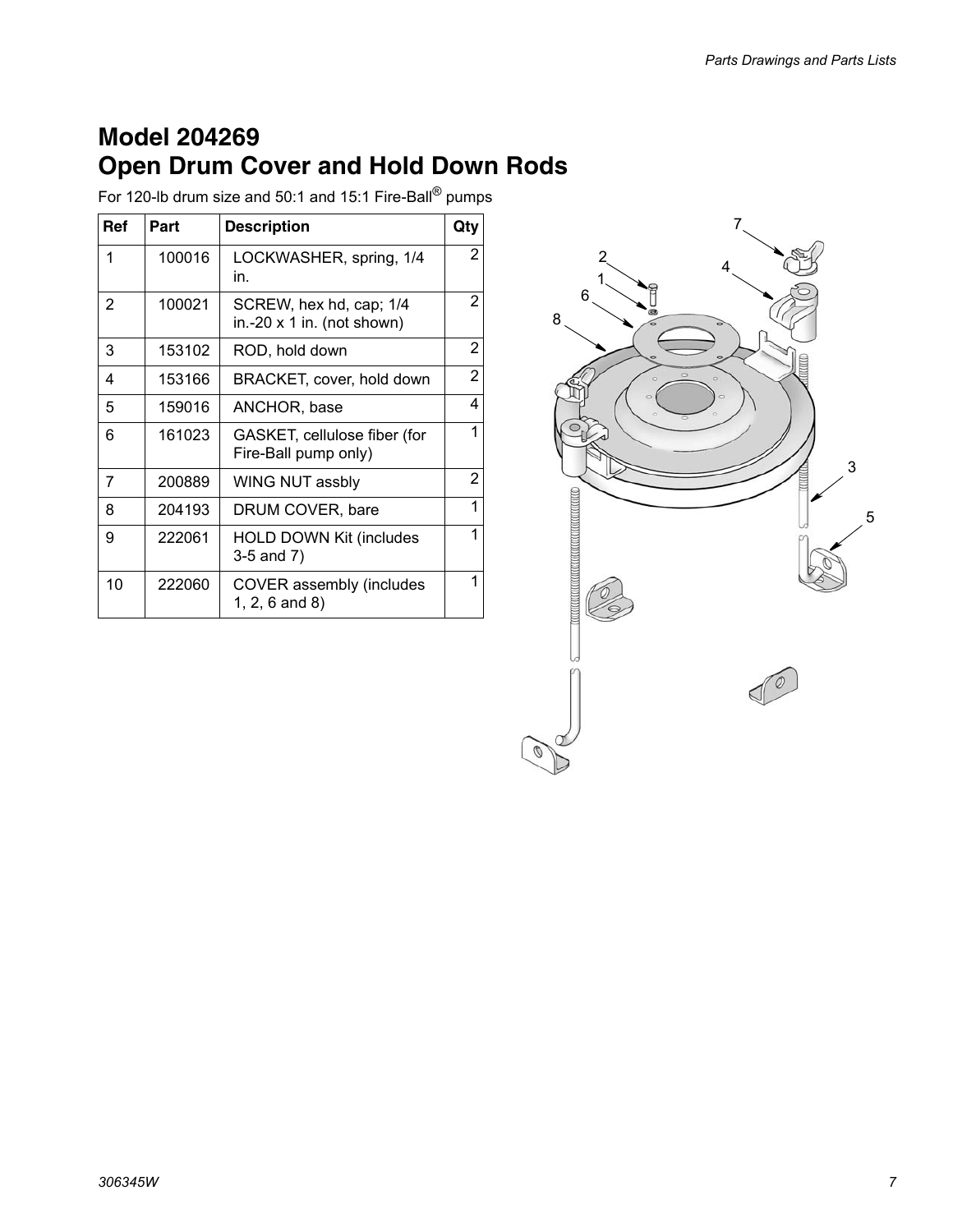#### **Model 204273 Open Drum Cover and Hold Down Rods**

For 400-lb drum size and 5:1 Fire-Ball® pump and 10:1 President® pump

| Ref            | Part   | <b>Description</b>                                    | Qty            |
|----------------|--------|-------------------------------------------------------|----------------|
| 1              | 100016 | LOCKWASHER, spring, 1/4<br>in.                        | 2              |
| $\overline{2}$ | 100021 | SCREW, hex hd, cap; 1/4<br>in.-20 x 1 in. (not shown) | $\overline{2}$ |
| 3              | 100696 | WASHER, wrought steel; 7/16<br>in.                    | 2              |
| 4              | 100213 | NUT, hex; 7/16 in.-14                                 | $\overline{2}$ |
| 5              | 102280 | BOLT, special eye;<br>7/16 in -14                     | $\overline{2}$ |
| 6              | 153058 | ROD, hold down; 400-lb drum<br>length                 | $\overline{2}$ |
| $\overline{7}$ | 153166 | BRACKET; cover hold down                              | $\overline{2}$ |
| 8              | 161023 | GASKET, cellulose fiber (for<br>Fire-Ball pump only)  | 1              |
| 9              | 161096 | GASKET, cellulose fiber (for<br>President pump only)  | 1              |
| 10             | 166438 | LOCATER, drum                                         | $\overline{2}$ |
| 11             | 200889 | WING NUT assbly                                       | $\overline{2}$ |
| 12             | 206636 | DRUM COVER, bare                                      | 1              |
| 13             | 207361 | TIE ROD KIT (includes 3-7,<br>10 and 11)              | 1              |
| 14             | 207366 | COVER Assbly (includes 1, 2,<br>8, 9 and 12)          | 1              |

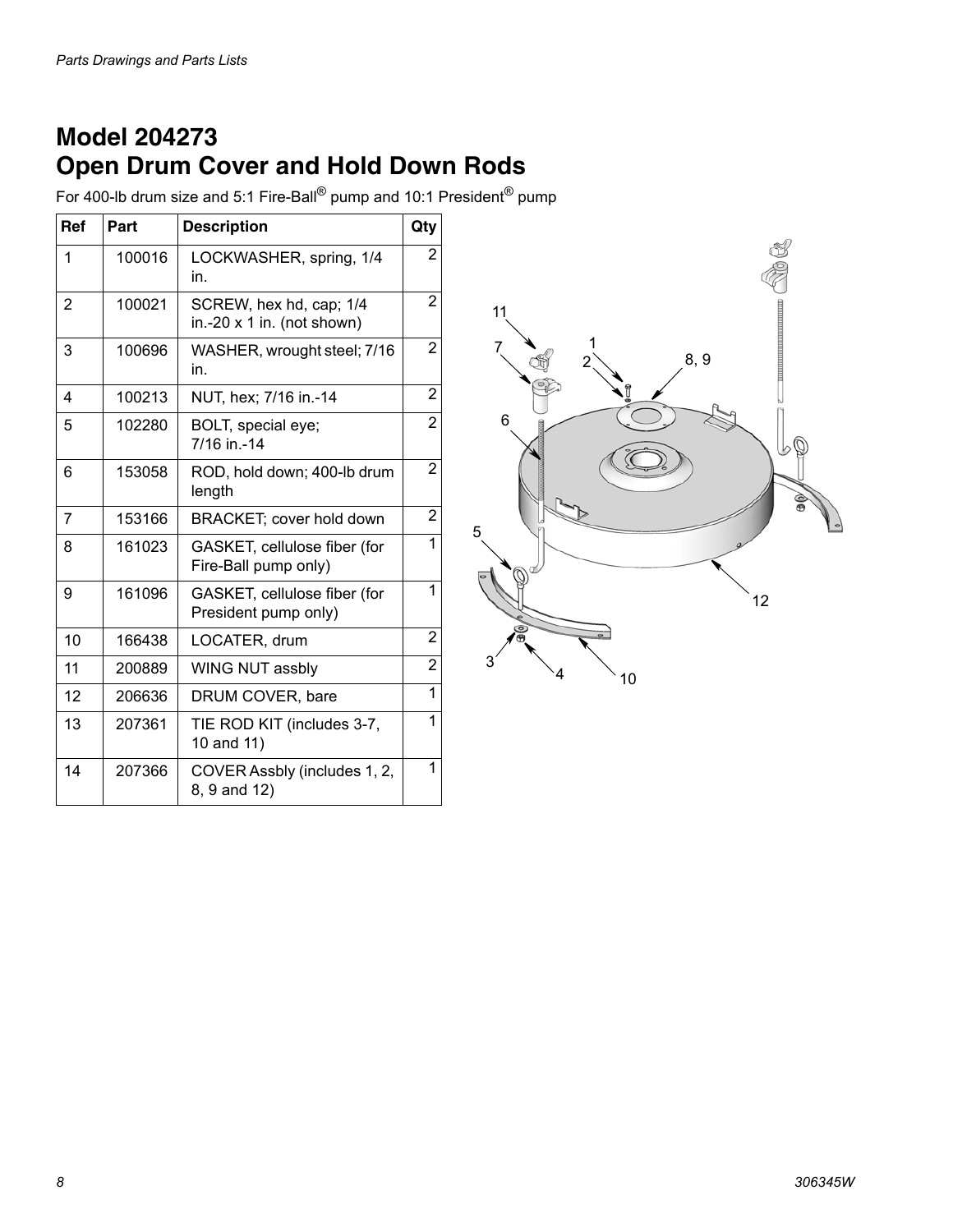#### **Model 204574 Drum Cover**

For 120-lb drum size and 50:1, 15-1, and 5-1 Fire-Ball® pumps and 10:1 and 50-1 President® pumps and 1:1 and 5:1 Dyna-Star<sup>®</sup> pumps

| Ref | Part   | <b>Description</b>                                        | Qtv            |
|-----|--------|-----------------------------------------------------------|----------------|
| 1   | 191746 | DRUM COVER, painted                                       |                |
| 2   | 101518 | THUMBSCREW; 5/16 in.-18 x<br>1.5 in. long                 | 3              |
| 3   | 100022 | SCREW, pump mounting; hex<br>hd cap; 1/4 in.-20 x 3/4 in. | $\overline{2}$ |
|     | 100015 | NUT, hex; 1/4 in.-20                                      | 2              |
| 5   | 100016 | LOCKWASHER, spring,<br>$1/4$ in.                          | $\overline{2}$ |



#### **Model 24F901 Follow Plate**

| For 35-lb, 50:1 Fire-Ball <sup>®</sup> pump |        |                             |     |
|---------------------------------------------|--------|-----------------------------|-----|
| Ref                                         | Part   | <b>Description</b>          | Qty |
|                                             |        | SCREW, hex, socket, M4 x 12 | 18  |
| $\overline{2}$                              |        | NUT, lock, M4               | 18  |
| 3                                           |        | O-RING                      | 1   |
| 4 <sub>1</sub>                              | 278308 | GROMMET, follow plate       | 1   |
| 5                                           |        | FLANGE, follow plate        | 1   |
| ี                                           |        | GASKET follow plate         |     |

| $\mathbf 1$     |        | SCREW, hex, socket, M4 x 12 | 18 |
|-----------------|--------|-----------------------------|----|
| $\overline{2}$  |        | NUT, lock, M4               | 18 |
| 3               |        | O-RING                      | 1  |
| 4 <sub>†</sub>  | 278308 | GROMMET, follow plate       | 1  |
| 5               |        | FLANGE, follow plate        | 1  |
| 6               |        | GASKET, follow plate        | 1  |
| 7               |        | PIN, clevis                 | 1  |
| 8               |        | SPRING, retaining           | 1  |
| 9               |        | PLATE, follow, 35-lb        | 1  |
| 10              |        | RETAINER, barrel, 35-lb     | 3  |
| 11 <sup>†</sup> | 16F769 | WIPER, follow plate, 35-lb  | 1  |
|                 |        |                             |    |

† Included in repair kit 25A183